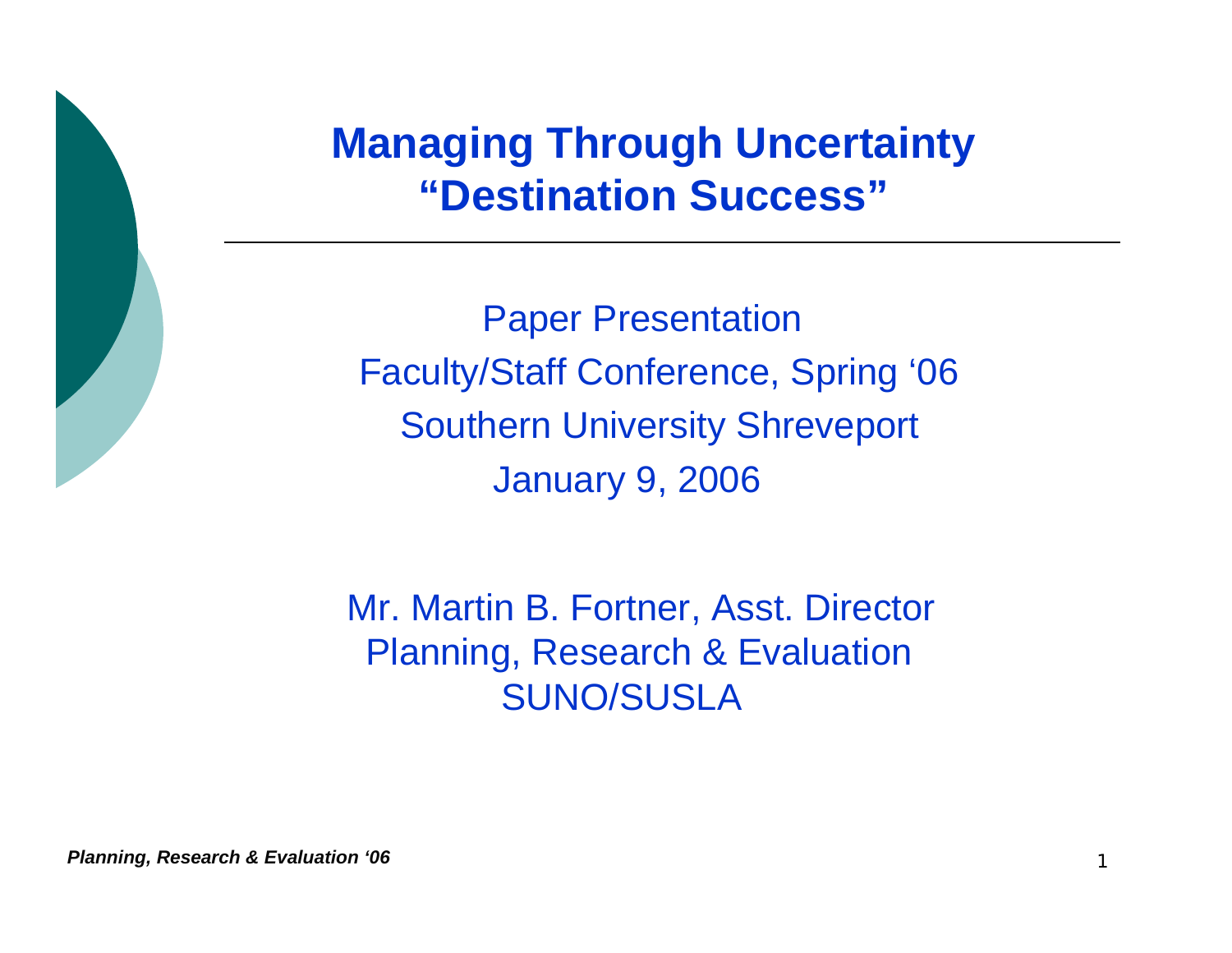# **Transforming Louisiana Postsecondary Education**

## **Louisiana Vision 2020**

- Education Learning Enterprise
- •Selective Admissions
- Institutional Strategic Planning
- •HBCU Selective Admissions Transition

### **Performance Measurement**

- Enrollment, Retention,& Graduation
- Academic Program Accreditation
- Teacher Quality
- Technology
- Economic Development Impact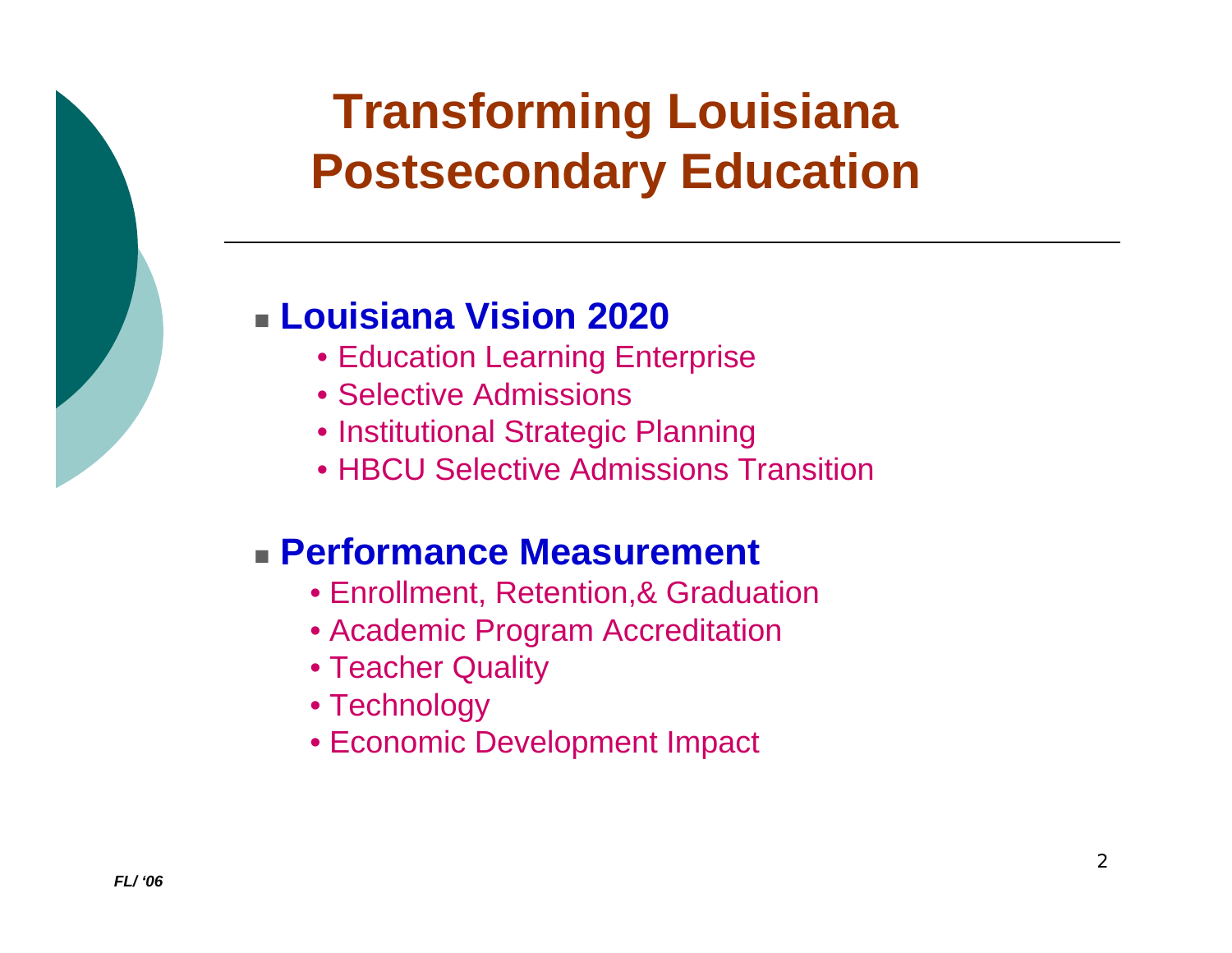# **Strategic Planning "Linking Education to Economic Development"**

## **Knowledge - Based Economy**

- Education-Learning Enterprise
- Core Missions Inclusive of Eco. Development
- Enrollment, Retention & Graduation
- Reduce Minority Achievement Gap
- Workforce Preparation & Participation
- Instructional Quality
- Pedagogy Paradigms / Core Skills & SMET
- Technology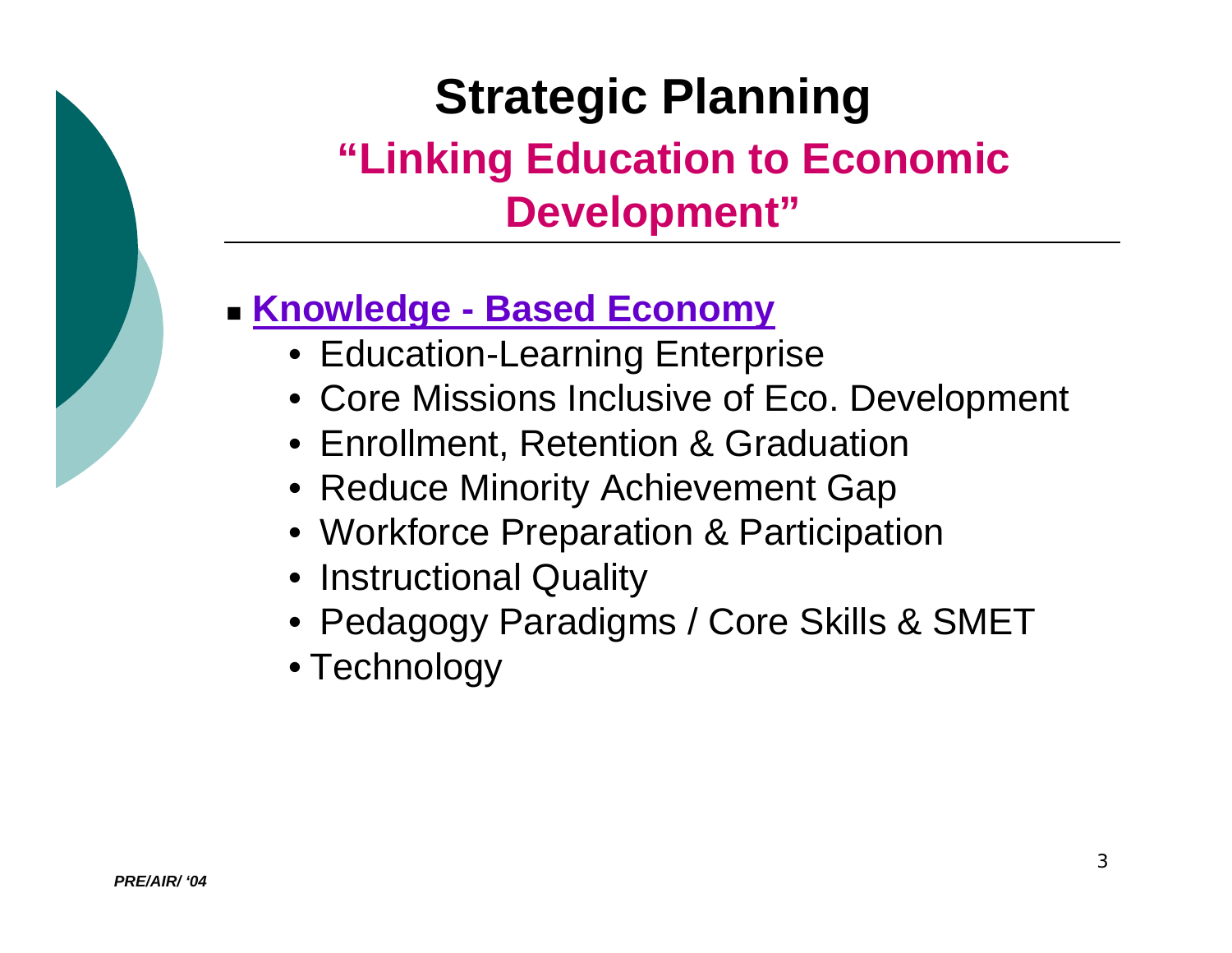# **Southern University at Shreveport "A Framework for Success"**

#### **Environmental Context**

- Afford Citizenry increased opportunities for Higher Learning.
- Ninety Seven Percent Enrollment Increase Since AY '00/01.
- Balance Traditional/Non-Traditional Student Population.
- Sensitive to Labor Market Trends.
- . Open Admissions.
- . Increasing Retention and Graduation Rates.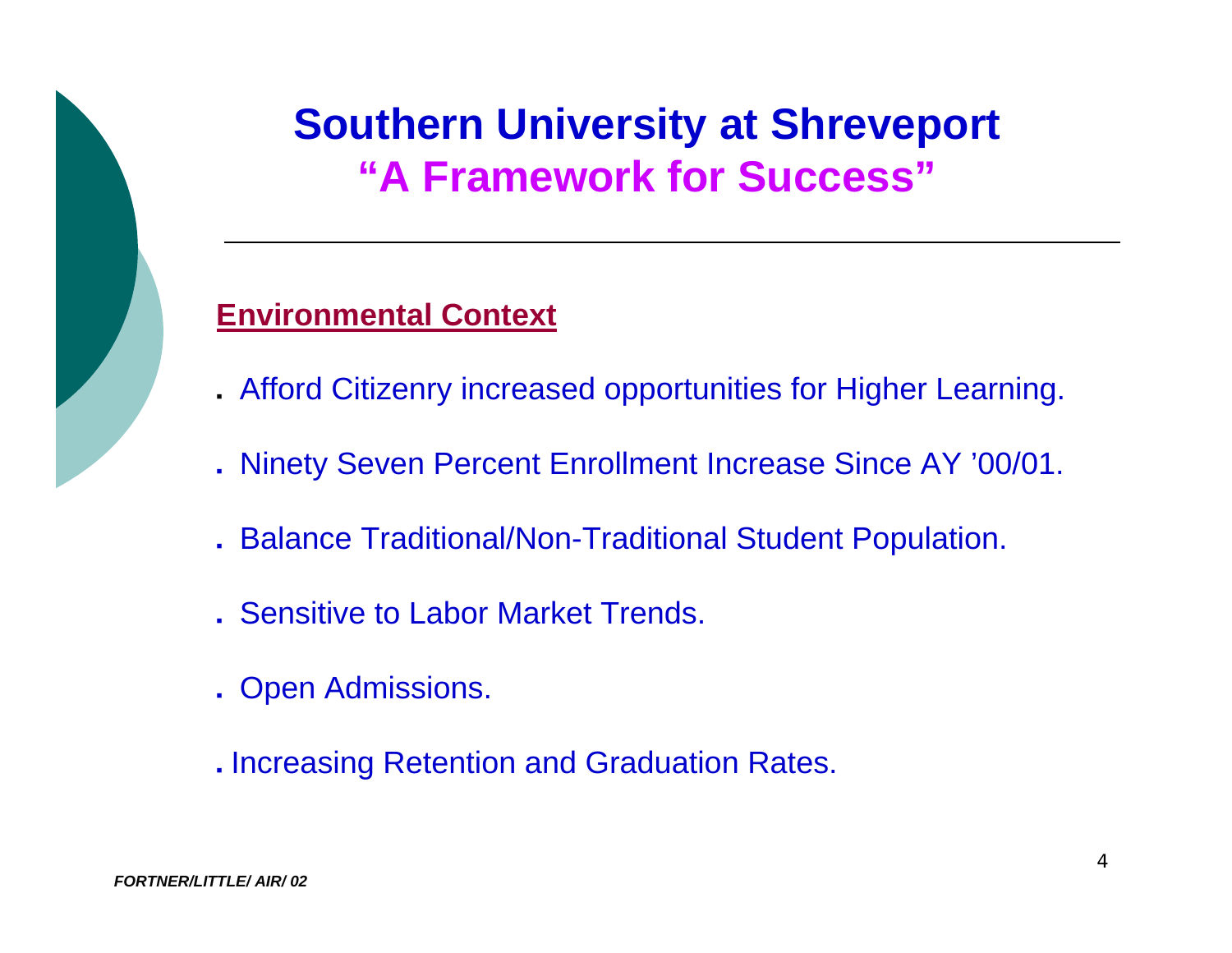# Retention & Completion Rates "Opportunities for Improvement"

- First Time Full Time Retention Rate Average 58 percent. П
- Three to Six Year Graduation Rate 5 Year Average 21 Percent. Ξ
- F Highest Graduation Rates for State Public 2-Year Institutions.
- $\mathcal{L}_{\mathcal{A}}$  Socio Economic Factors such as Poverty, Family Demographics, Urban Area, Transfers and Developmental Education affect Degree Attai nment Timeframes.
- Peer Group To Assess Similar Matriculation Processes And Identify Best Practices for Remediation.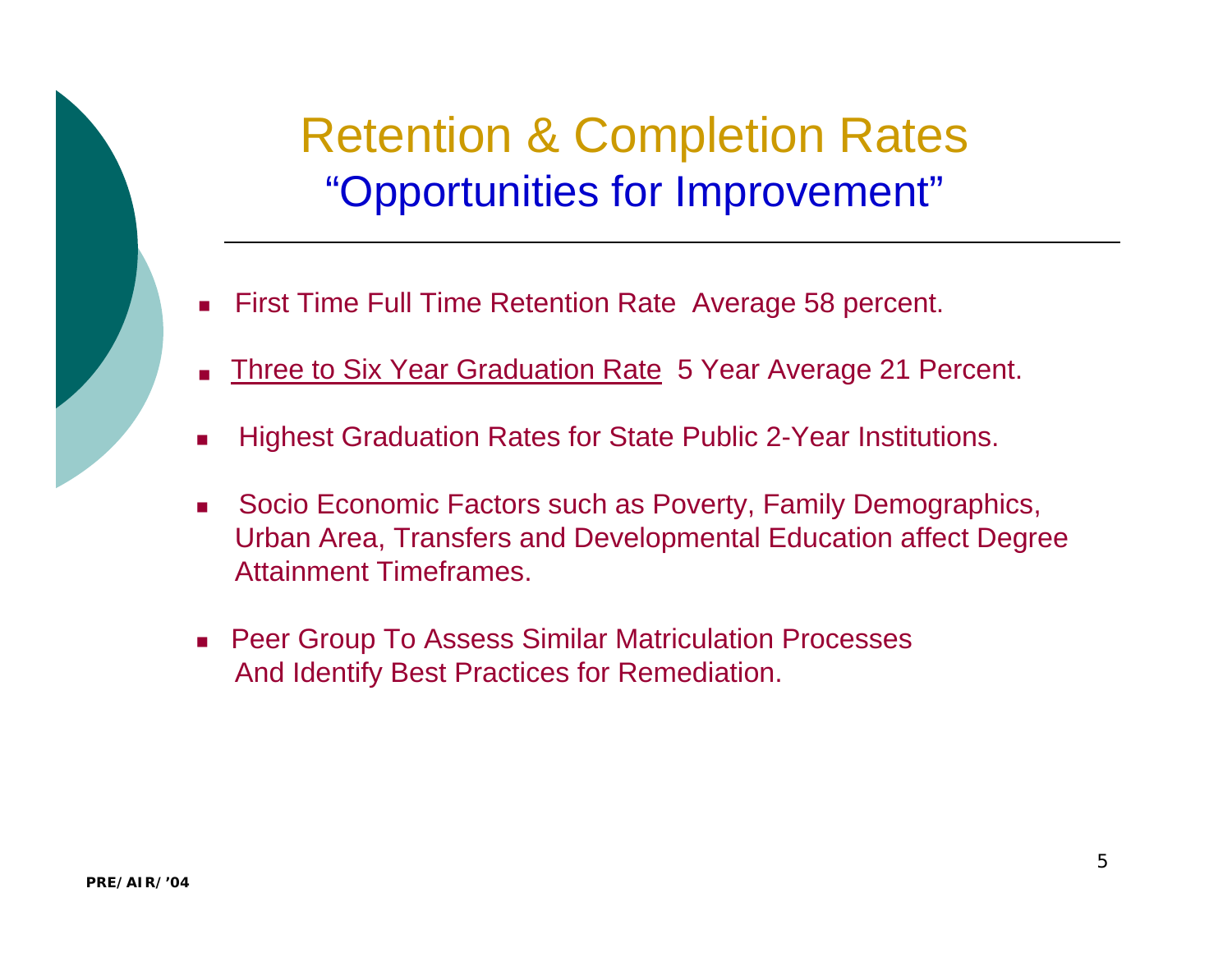#### **Enrollment Headcount**



#### **SUSLA Annual Strategic Benchmarks**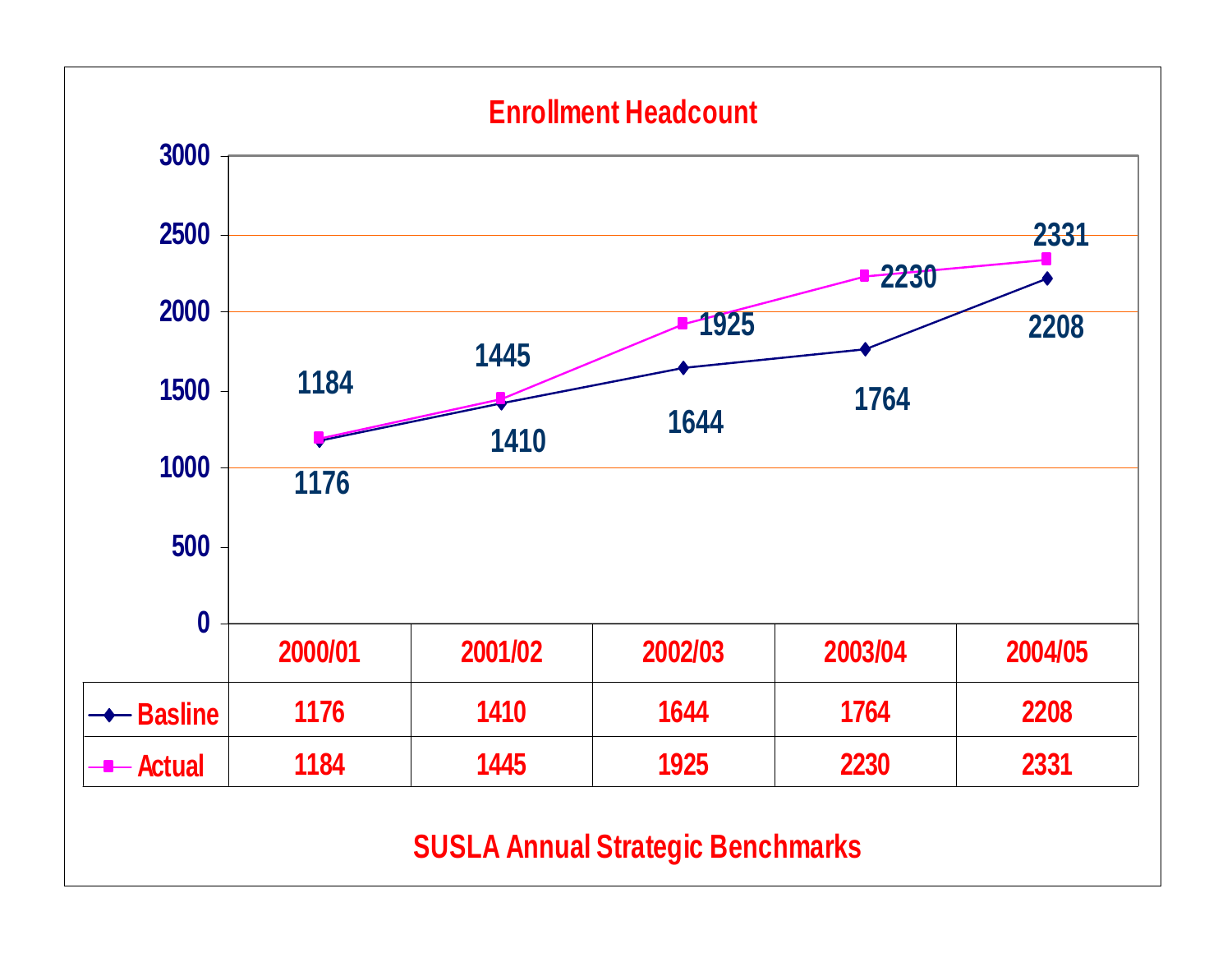## **Three/Six Year FTF Cohort Graduation Rates**



#### **SUSLA Annual Strategic Benchmarks**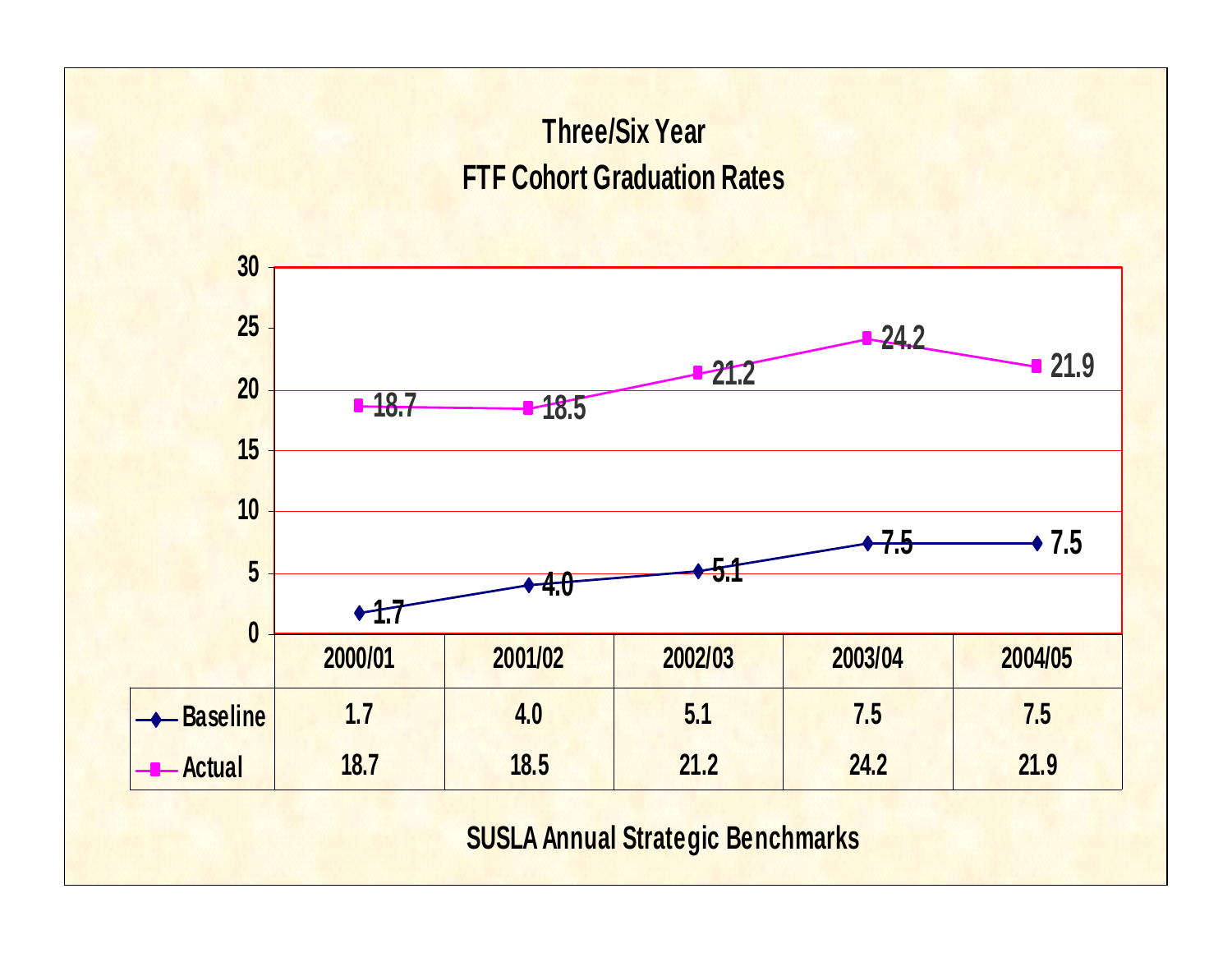#### **Three/Six Year FTF Cohort Comparisons**

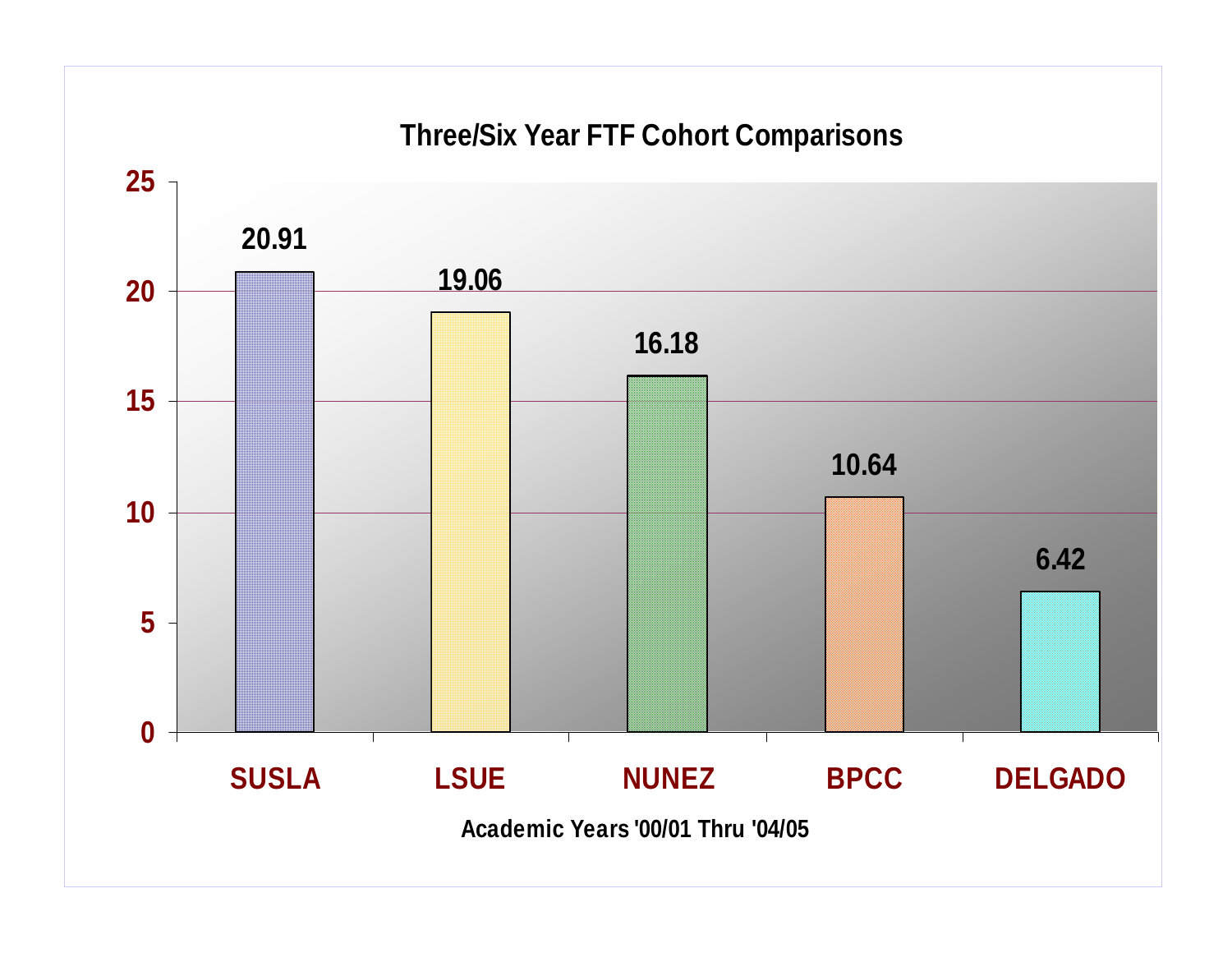## **FTFTF Retention Rates**



#### **SUSLA Annual Strategic Benchmarks**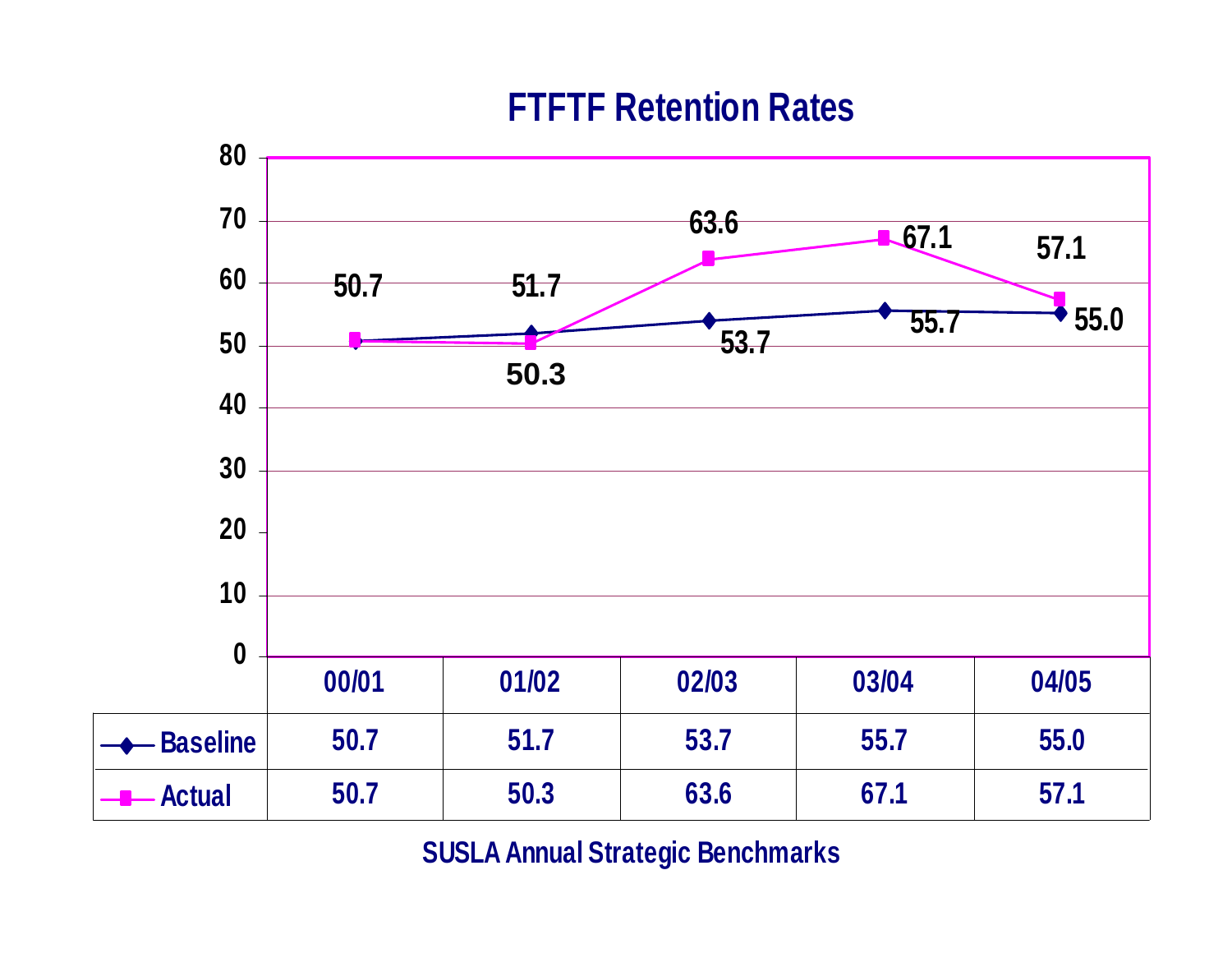#### **2000/01 2001/02 2002/03 2003/04 2004/05 33.321.9 30.3 35.5 27.70510 15 20 25 30 35 40 4550 Percentage Percentage of Part Time Enrollment SUSLA**

**Academic Years**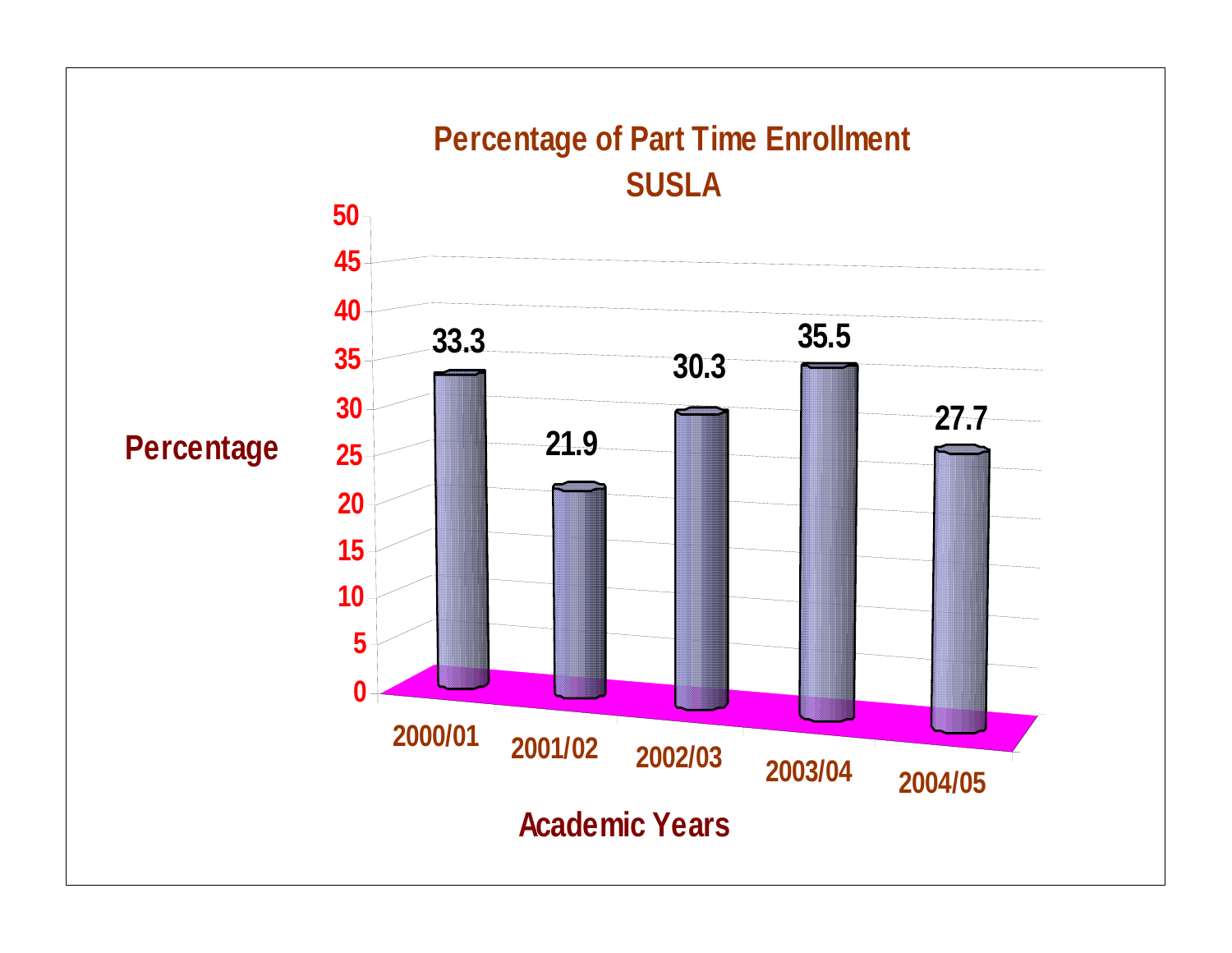## **Part Time Enrollment Comparisons Academic Years 2000/01 Thru 2004/05**

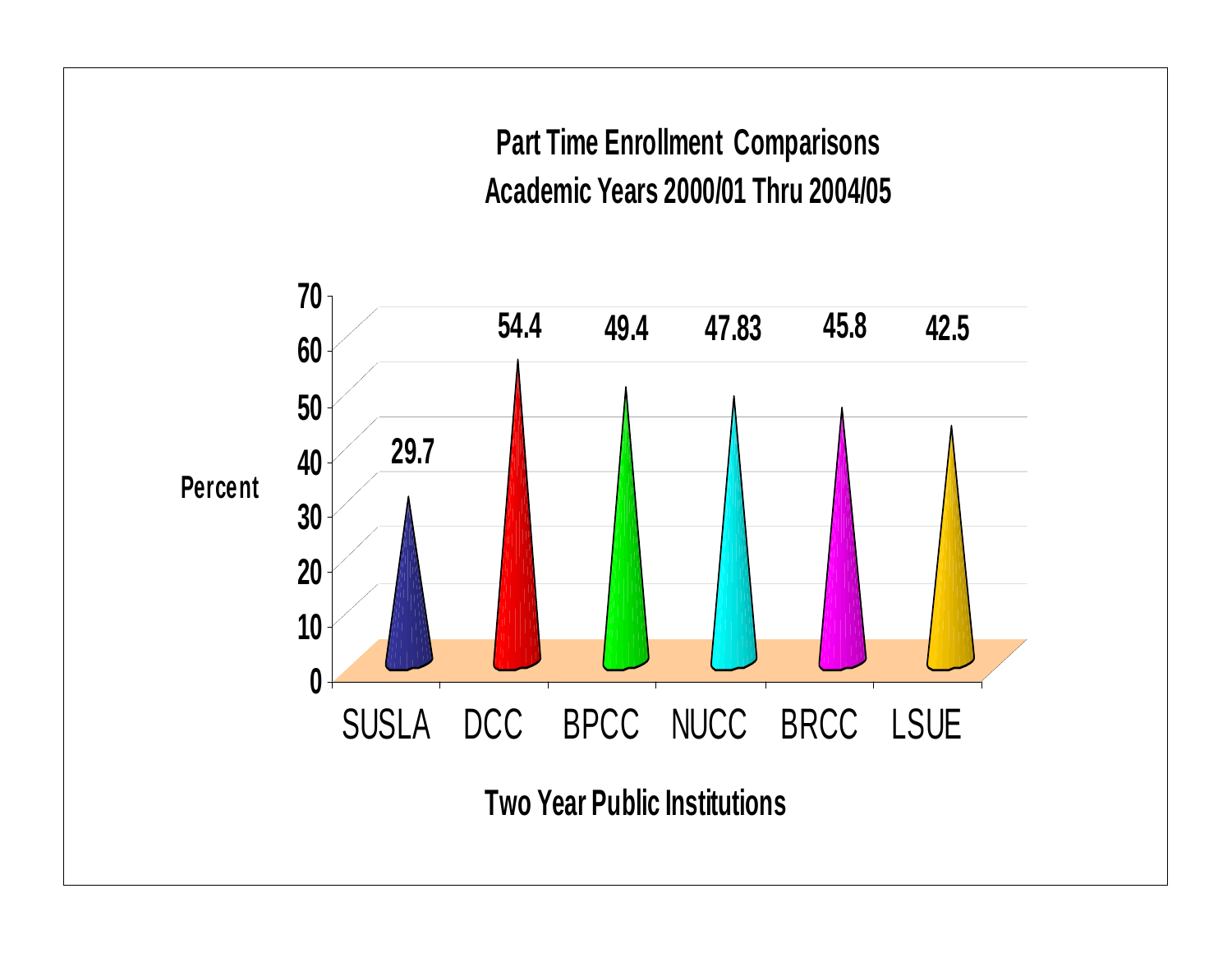# **Redirecting Strategic Initiatives "Emphasizing Desired Outcomes "**

- Performance, Effectiveness & Accountability. F
- Refocus Enrollment Management Projections (Diversity). F
- Maintaining Full-Time/Part-Time Student Population Ratios. F
- Enhancing Academic Relevance and Instructional Quality à.
- Increasing Retention & Graduation Rates. F
- Measuring Post Matriculation Outcomes. ×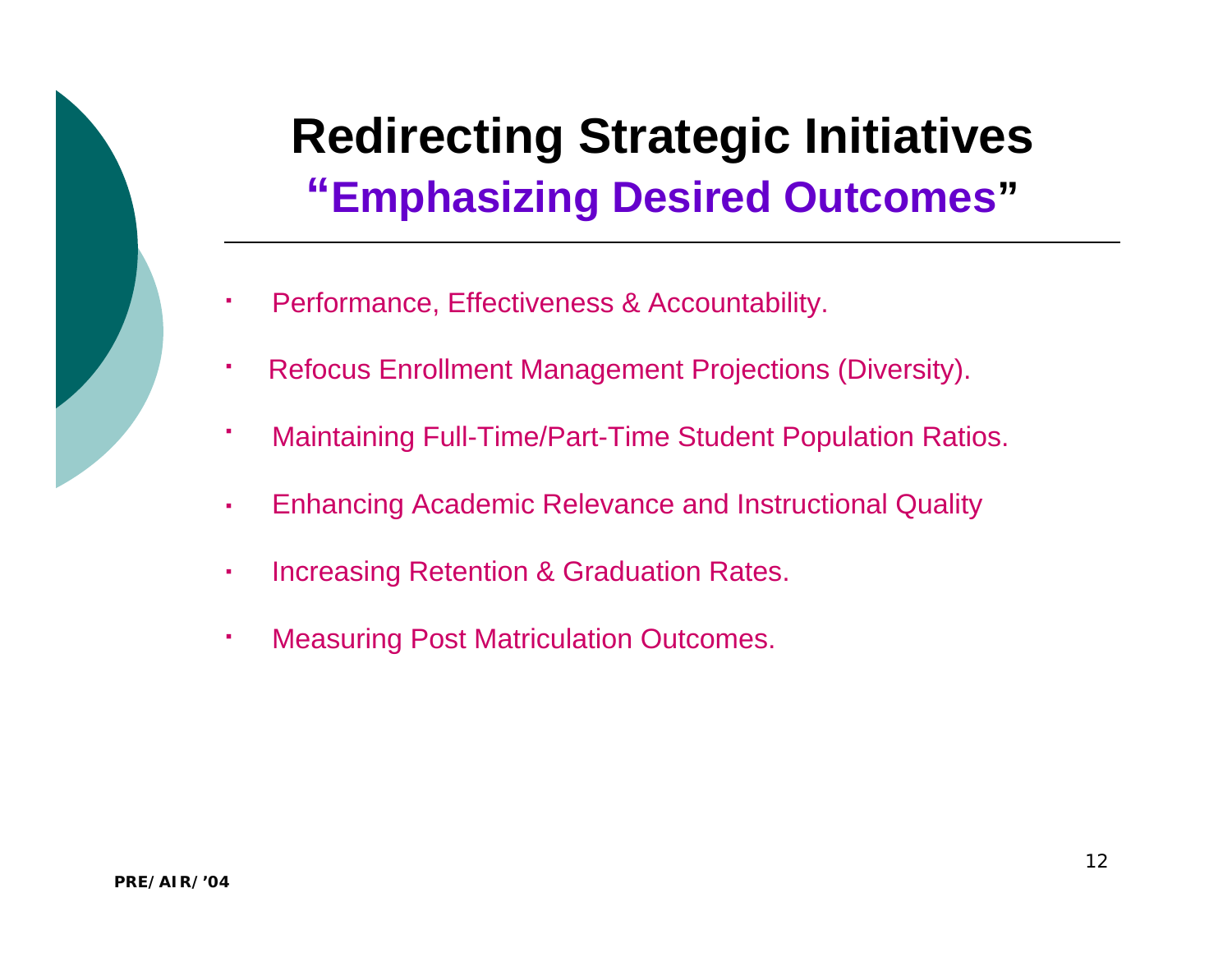# **Defining Our Product "A Learning Enterprise"**

## **Institutional Effectiveness**

- Link Unit Goal Attainment To Institutional Mission "
- Establish Annual Performance Targets
- "Bottoms Up Review" All Operations
- Conduit for Funding Stream Identification
- PBBS in Conceptual Design Phase

## **Reporting Emphasis: Cost Maximization**

• Goals*:* Access, Success, Accountability and Quality Cost containment Cost efficiency Cost avoidanceCost liability Value Added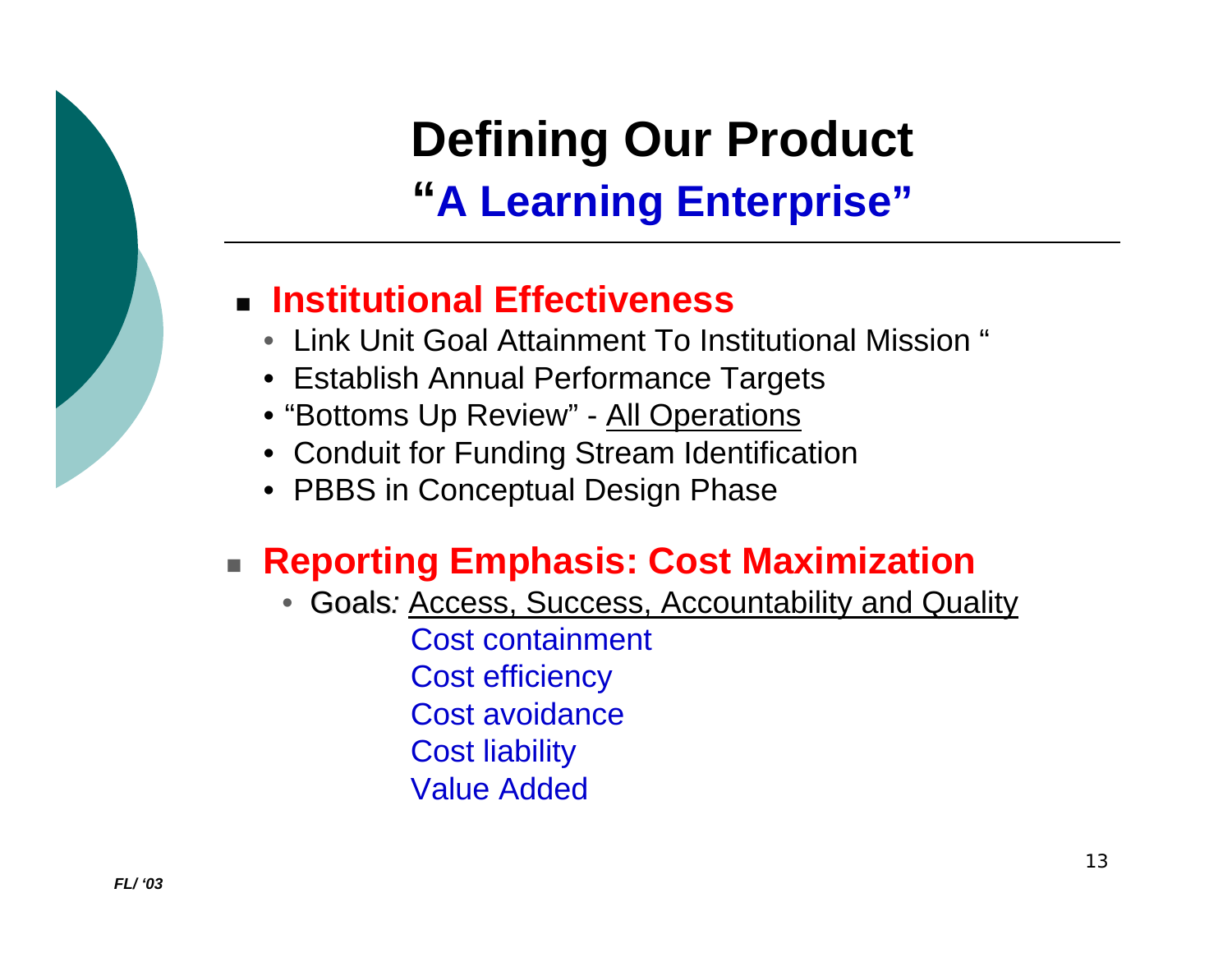# **Affecting Organizational Change "Establishing Accountability Levels"**

- **Strategic Planning / Vision 2020:** Vibrant Balanced Economy With a Well-Educated Workforce & Improved Life Quality.
- **Institutional Operational Plans:** Establish Annual Performance Targets and Reporting Strategic Goal Attainment Activities.  $\blacksquare$
- **Performance Based Budgeting:** Cost Maximization & Resource Utilization. <u>Emphasis: Cost Avoidance, Cost Liabilities & Cost</u> Effectiveness.
- **Academic Affairs/Deans: Policy Selection Goal Achievement.**
- **SACS/QEP(s):** Linking Academic Program Units Into the Strategic Planning & Reporting Process.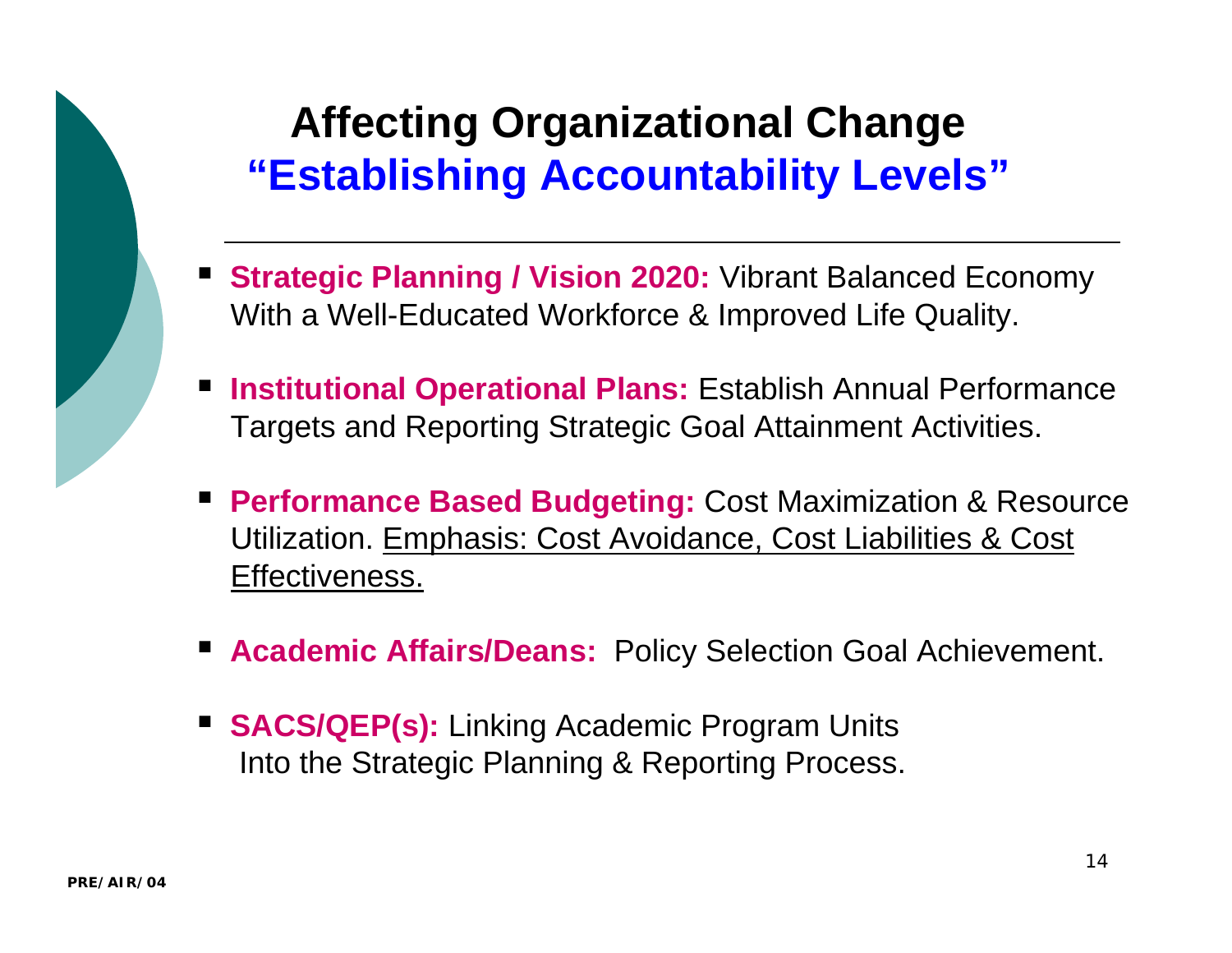# **Performance Based Budgeting**

# **"Cost Indicators"**

#### **Outcomes Assessments and Strategic Planning**

Program Enrollment, Graduation and Retention Rates

- Course Completion/Success Rates
- Instructional Workload Statistics
- Frequency of C ours e Offerin g s
- E Learning Courses/Technology
- Learning Outcomes
- **· Instruction & Research**
- Faculty Professional Development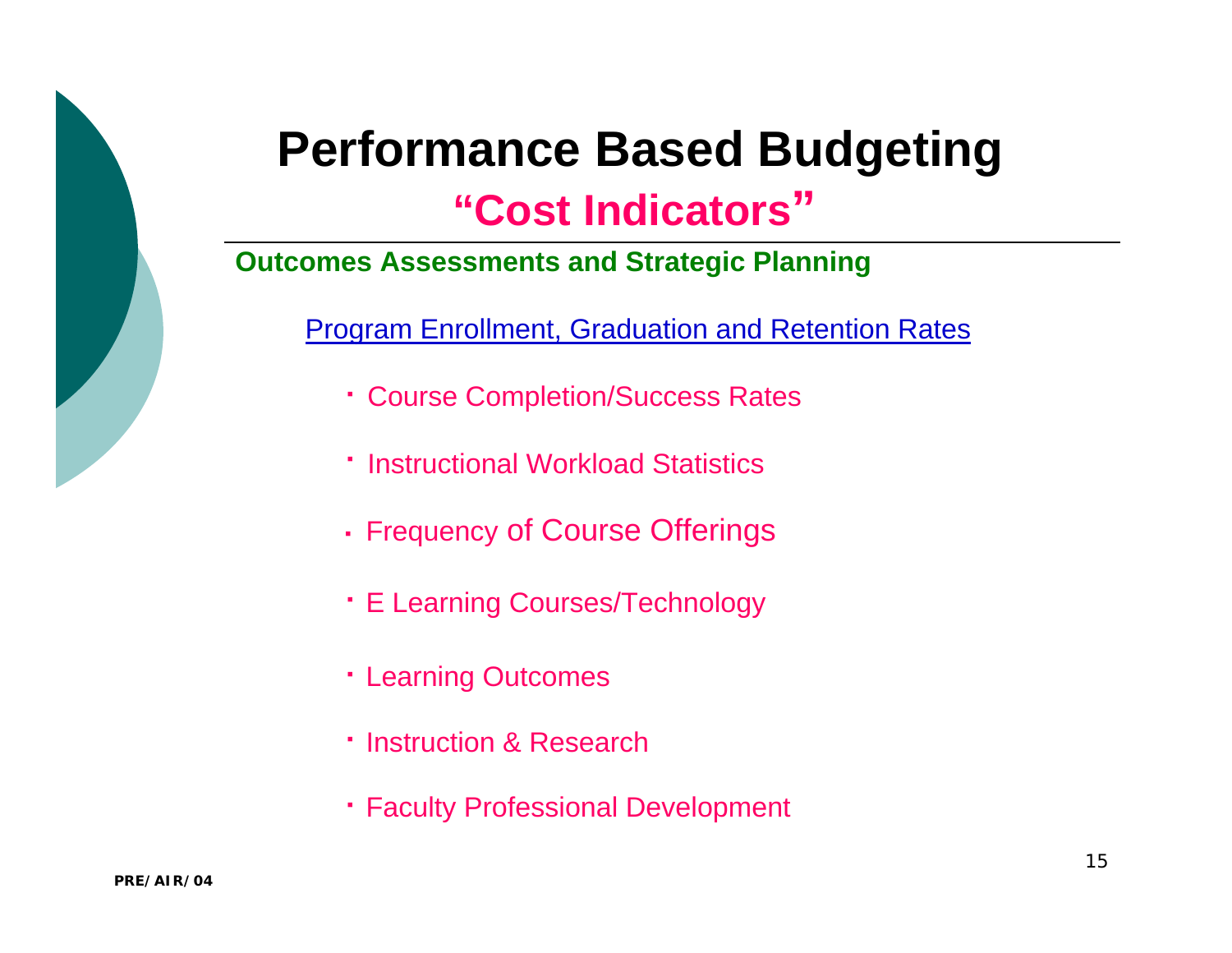# **Evaluation/Reporting Continuum "Entry to Exit" Assessments"**

#### **Core Data Systems**

- Statewide Student Profile System /Explorer Г
- · IPEDS
- Performance Based Budget Planning & Reporting

#### **Enhanced University Assessment Capability**

- Perception Based Surveys г
- Knowledge, Skills & Abilities ( Pedagogy)
- Development of Core Indicators/SEIS. г

#### **Outcome Assessment (Future Efforts)**

- **Quality of Academic Experience**
- Post Matriculation Specialization
- Employment Earnings Evaluations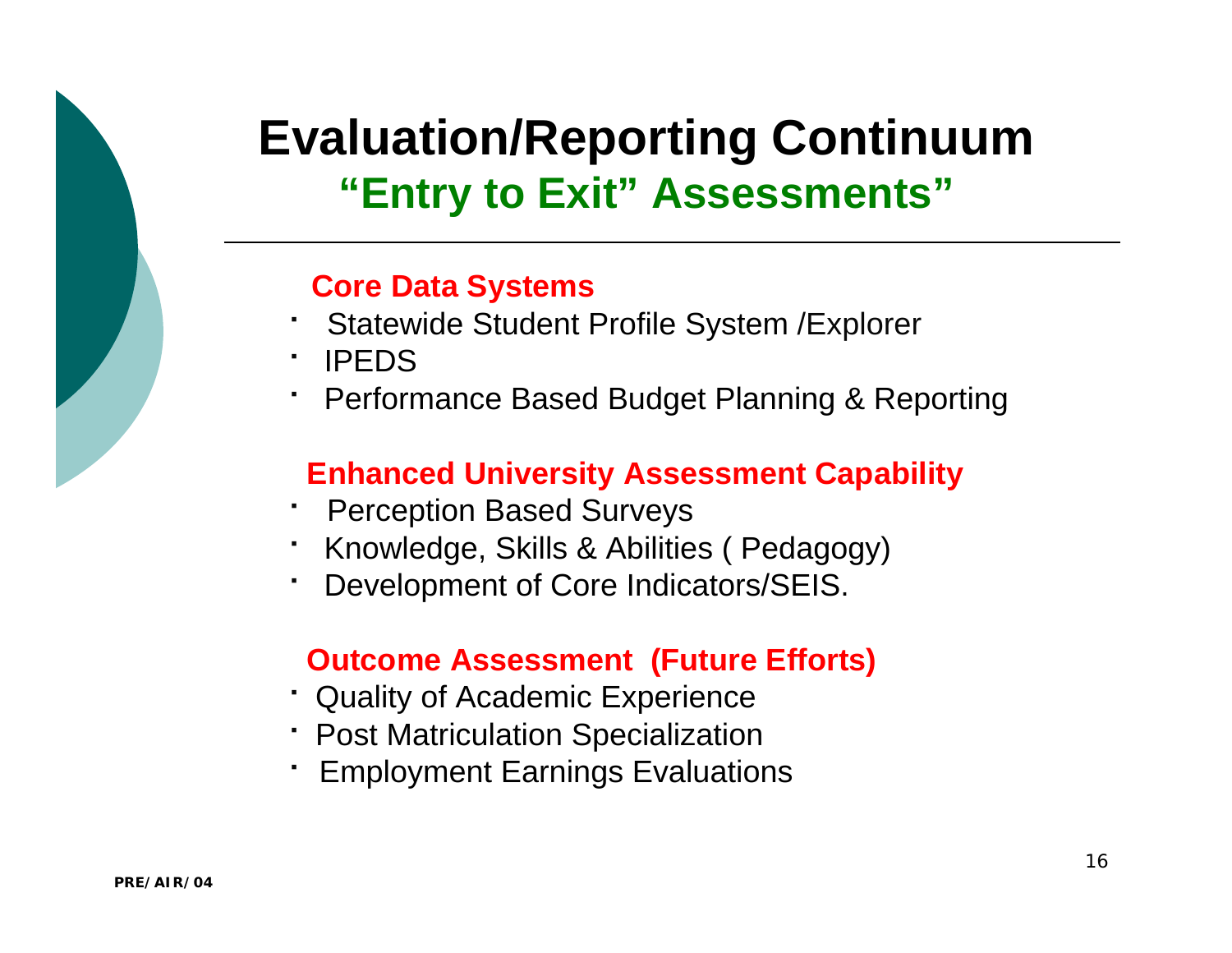# **Institutional Research"Leading Organizational Change"**

Strategic Planning/Institutional Effectiveness

- Predicated on Contingency Management Concepts
- D. P. Jones, 1982, (IR) Prospective Role:

Where is the organiz ation at this moment? Where is the organization going? How can the organiz ation best achieve desired ends?